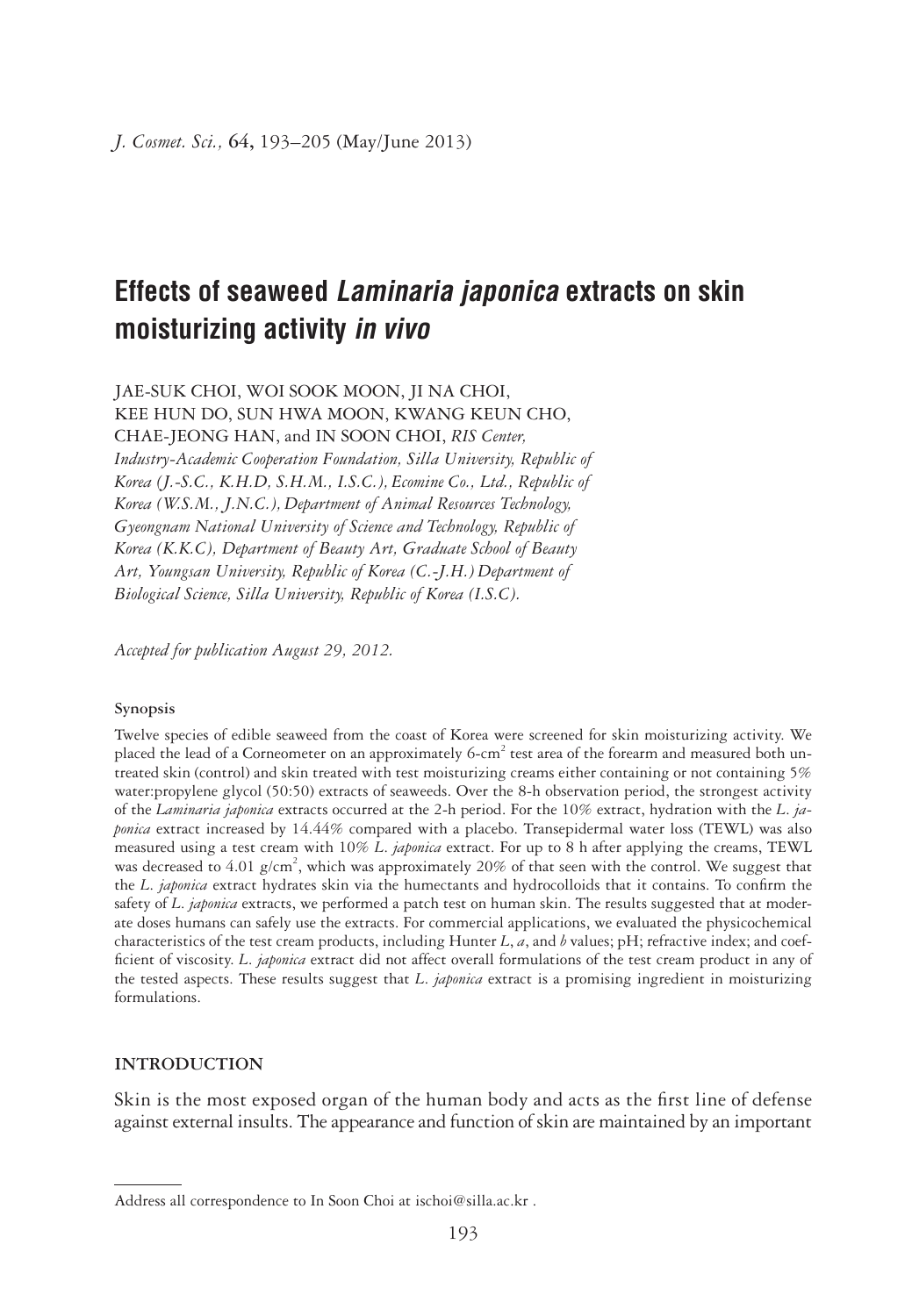balance between the water content of the stratum corneum and skin surface. At least 10% water is needed in the skin to keep it soft and flexible. When the water content falls below this level, keratin becomes progressively less flexible. A variation in water content of only 1% can significantly change its elasticity and permeability  $(1,2)$ .

Moisturizer prevents the skin from drying and chapping, thus slowing the aging process. A wide variety of moisturizing components are available in different formulations, such as vegetable glycerin, rose water, jojoba oil, vitamin E oils, and sorbitol. However, there remains a demand for a highly effective moisturizer with an excellent safety and efficacy profile. Thus, for many years, there have been numerous attempts to develop new agents capable of preventing and/or treating dry skin (2–4).

Interest in marine organisms as potential and promising sources of pharmaceutical agents has increased in recent years (5,6). Seaweeds can act as a source of bioactive compounds and are able to produce a great variety of secondary metabolites with different activities. Several cosmetic ingredients from seaweeds were recently shown to have whitening (7), antiaging (8), and antiwrinkle effects (3), and can protect against ultraviolet light (9).

However, few studies have measured the moisturizing effects of seaweed extracts (10). In addition, there has been no report on the skin moisturizing activity of indigenous seaweed species in Korea. Therefore, to develop a new moisturizer, we measured the moisturizing effects of Korean indigenous seaweed extracts using a Corneometer and a Tewameter. To confirm the safety of the extract, we conducted a patch test for human skin. For possible commercial application, we also measured the physiochemical characteristics of the test cream products such as Hunter *L*, *a*, and *b* values; pH; refractive index; and coefficient of viscosity.

## **MATERIALS AND METHODS**

## SEAWEED EXTRACTS

Seaweed thalli were collected from the coast of Korea from November 2005 to April 2006. Twelve edible seaweed species (four of Chlorophyta, six of Phaeophyta, and two of Rhodophyta) were used in this study. Seaweed tissues were dried for 1 day at room temperature using an electric fan and then ground into powder using a coffee grinder for 10 min. For the water/propylene glycol extraction, we used the methods described by Mekideche and Briand (10). To each 5 g of powder, 100 mL of 50% water/50% propylene glycol was added at room temperature for 1 day to extract the water/propylene glycol-soluble components. This procedure was repeated two times, and the combined extracts were stored at −20°C until use.

## TEST CREAM WITH SEAWEED EXTRACT

To determine *in vivo* skin moisturizing activity, test creams were made with the 12 seaweed extracts. The test creams were kindly supplied by Silla B&H Co., Ltd. (Busan, Korea). The formulations studied (Table I) were prepared in a PRIMIX RM homomixer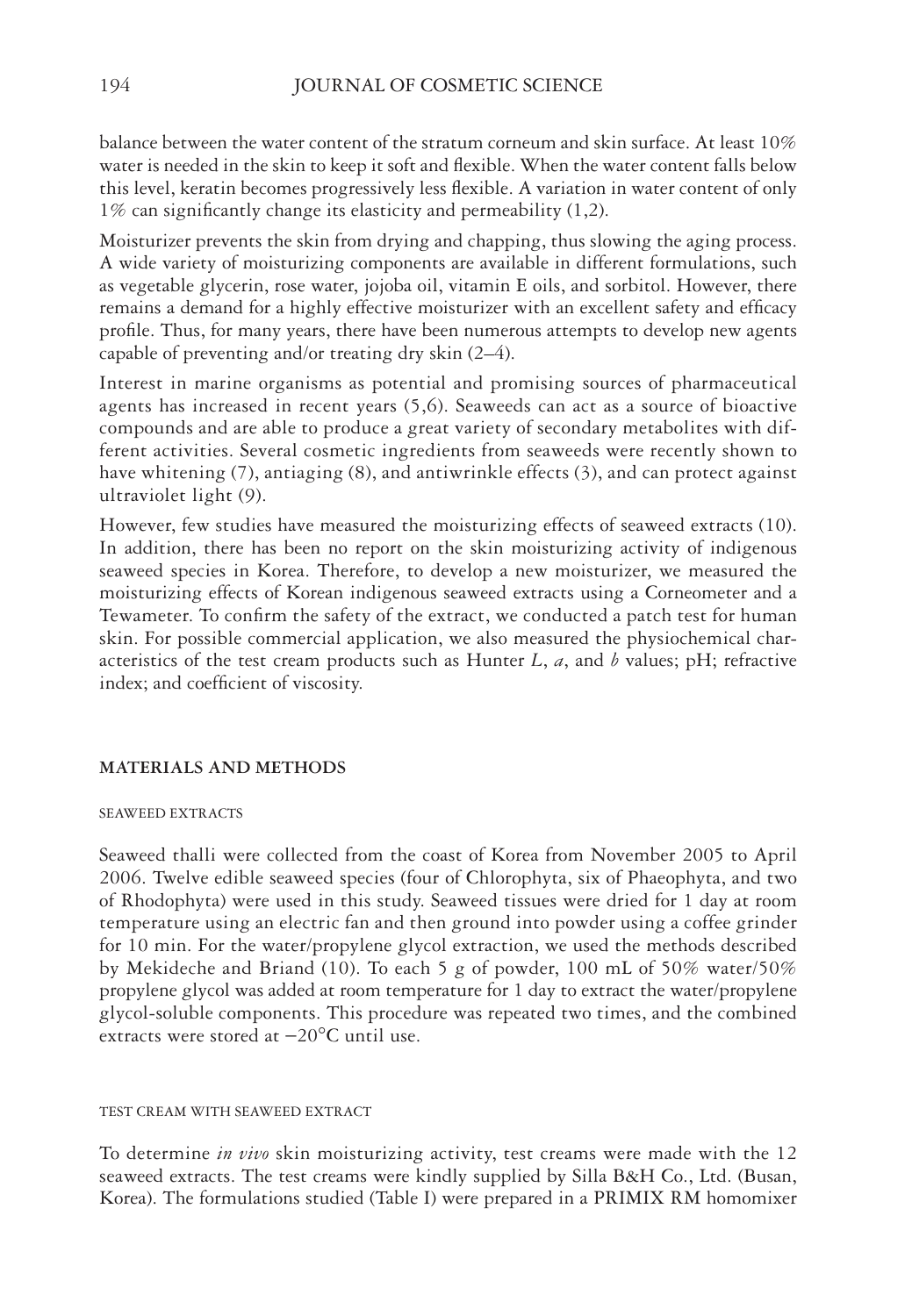(PRIMIX Co., Ltd., Osaka, Japan) at 3000 rpm within 10 min and supplemented with different concentrations (%) (W/W) of seaweed extract. A placebo formulation was prepared without seaweed extract. The proximate compositions, free amino acid compositions and mineral contents of the selected seaweed water/propylene glycol extracts were also measured following the Korea Food and Drug Administration guidelines (KFDA) (11).

#### MEASUREMENT OF SKIN MOISTURIZING ACTIVITY USING A CORNEOMETER

We measured the skin moisturizing effects of the extracts using a Corneometer based on the methods of Dal'Belo *et al.* (4). The water content of the stratum corneum was measured with a skin capacitance meter (Corneometer CM 825; Courage & Khazaka Electronic GmbH, Cologne, Germany). This device determines the water content of the superficial epidermal layers down to a depth of approximately 0.1 mm and expresses the values in arbitrary units. Therefore, the moisture level of the treated skin was expressed as increased hydration (%) compared with untreated skin (10).

Ten women (median age, 27 years; range, 24–31 years) participated in the study after providing informed consent. Biophysical measurements were made on the inner forearm. We placed a Corneometer lead on a test area of approximately 6 cm<sup>2</sup> on the forearm. The dose in each case was 8  $\mu$ l/cm<sup>2</sup>. All data were obtained on the same day from each individual, and the average values of 10 measurements per site were used in subsequent calculations. Prior to all measurements, each subject washed her forearm with a liquid hand wash and then

| <b>INCI</b>                        | Percentage of components (W/W) |  |
|------------------------------------|--------------------------------|--|
| Water (aqua), demineralized        | as 100%                        |  |
| Seaweed extract                    | $0 - 15.00$                    |  |
| Disodium EDTA                      | 0.10                           |  |
| Butylene glycol                    | 6.00                           |  |
| Methylparaben                      | 0.20                           |  |
| Triethanolamine                    | 0.25                           |  |
| Sorbitan stearate, sucrose cocoate | 4.50                           |  |
| Sorbitan sesquioleate              | 0.50                           |  |
| Polysorbate 60                     | 0.50                           |  |
| Stearic acid                       | 1.50                           |  |
| Cetearyl alcohol                   | 1.50                           |  |
| Cetyl ethylhexanoate               | 8.00                           |  |
| Captylic/capric triglyceride       | 2.00                           |  |
| Gyclomethicone                     | 4.00                           |  |
| Limnanthes alba seed oil           | 2.00                           |  |
| Dimethicone                        | 0.50                           |  |
| Tocopheryl acetate                 | 0.20                           |  |
| Propylparaben                      | 0.10                           |  |
| Carbomer                           | 0.25                           |  |

**Table I.** Formulation of the Test Cream Containing Seaweed Extract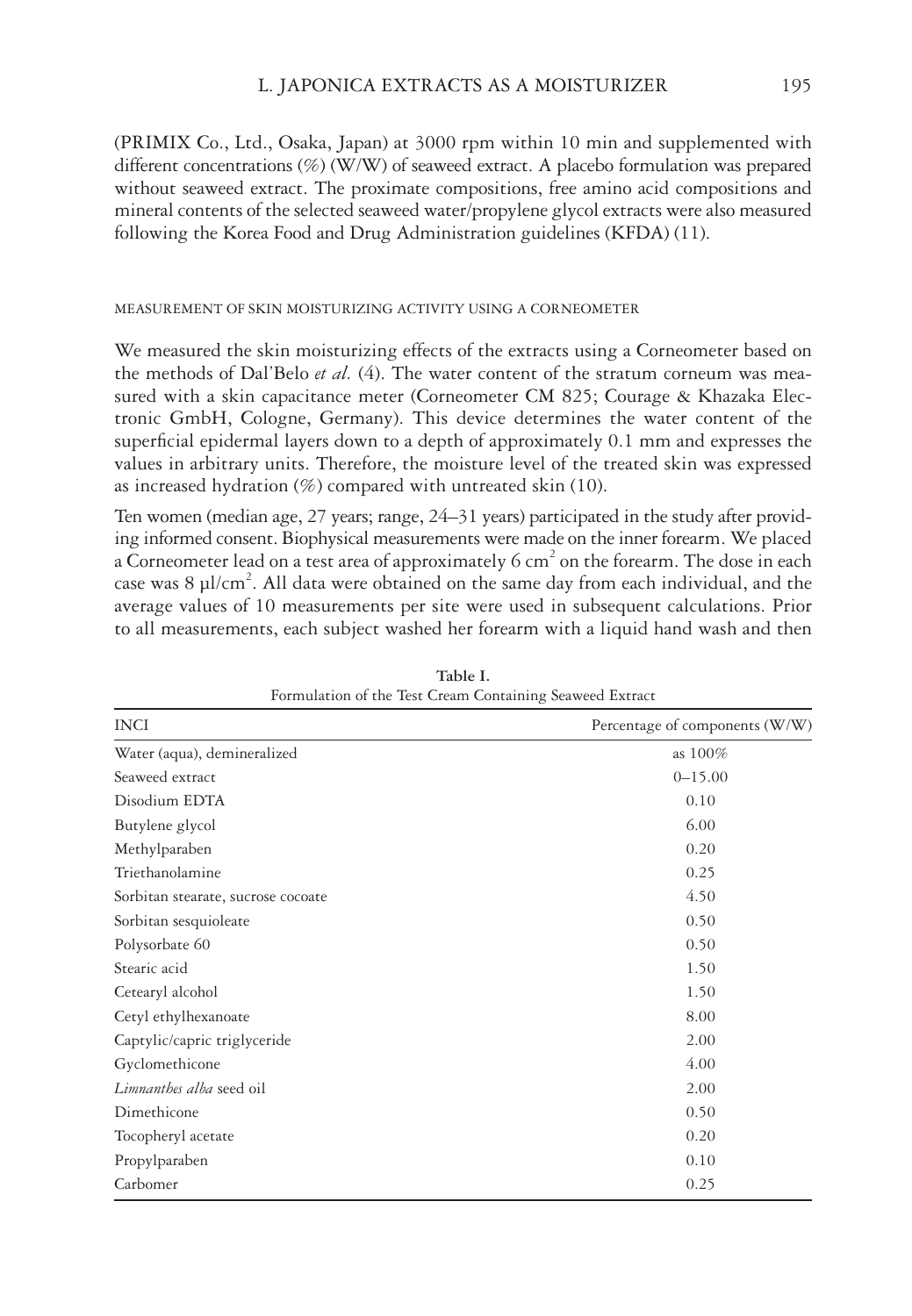allowed at least 30 min for full skin acclimation to room temperature (20 $^{\circ}$ C  $\pm$  2 $^{\circ}$ C) and humidity (45%–60%) (12).

First, to screen for potential skin moisturizing activity, test creams with 5% of each of the 12 seaweed extracts were used for treatment. At 2 h after application of the creams, the increased hydration status of the treated skin compared with that of the untreated skin was measured, and the seaweed that exhibited the strongest moisturizing activity was selected. To find the best concentration, the moisturizing activity of the selected seaweed that showed the highest activity was determined at  $0\%, 1\%, 3\%, 5\%, 7\%, 10\%,$  and  $15\%$  concentrations. At 2 h after application of the creams, the increased hydration compared with untreated skin was measured. To confirm the hydration-lasting effect of the test cream containing 10% of the selected seaweed extract, we measured skin moisturization at 0, 3, 5, 10, 15, and 30 min, and 1, 1.5, 2, 4, 6, and 8 h after application of the creams.

#### TEWL MEASUREMENTS USING THE TEWAMETER

To assess skin barrier function, the transepidermal water loss (TEWL) of the test cream with the selected seaweed extract was measured with an evaporimeter (Tewameter TM210; Courage & Khazaka Electronic GmbH, Cologne, Germany). TEWL measurements were performed according to the relevant guidelines (13,14), and the instrument was registered in  $g/m^2$ h for 2 min after probe equilibration on the skin for 30 s. To determine the best concentration, the TEWL of the selected seaweed was determined at 0%, 1%, 3%, 5%, 7%, 10%, and 15% concentrations 2 h after application of the creams. To confirm the hydration-lasting effect of the test cream containing  $10\%$  of the selected seaweed extract, we measured TEWL at 0, 3, 5, 10, 15, and 30 min, and 1, 1.5, 2, 4, 6, and 8 h after application of the creams.

#### PATCH TEST

The patch test procedure was conducted as previously described  $(15)$  to confirm safety of the extracts for human skin. The patch test was performed using the test cream containing 10% *L*. *japonica* extract on 25 human volunteers, of whom 20 were female and 5 were male. Subject age varied from 22 to 28 years, and the average age was 25.5 years. The quantity of test cream applied per test patch was 20 µl (20 mg for solid test materials). The test articles were dispensed onto Finn Chambers (Epitest, Ltd., Tuusula, Finland) on Scanpor tape (Alpharma, Oslo, Norway), and the patch was applied to normal skin on the forearm. The patch was removed up to 48 h after patch application. The treatment sites were assessed for the presence of irritation using a 5-point scale 6 h after patch removal. The degree of irritation was evaluated by visual scoring according to the following scale with grading defined as:  $0 =$  no reaction;  $0.5 =$  barely perceptible, very weak spotty erythema;  $1 =$  slight erythema, either spotty or diffuse;  $2 =$  moderate erythema; and  $3 =$  intense erythema, infiltration, and possible vesicles (16).

#### PHYSIOCHEMICAL CHARACTERISTICS OF THE TEST CREAM PRODUCTS

For possible future application in moisturizing agents and cosmetic products for dry skin, the physiochemical characteristics of the test cream products containing 10% *L*. *japonica*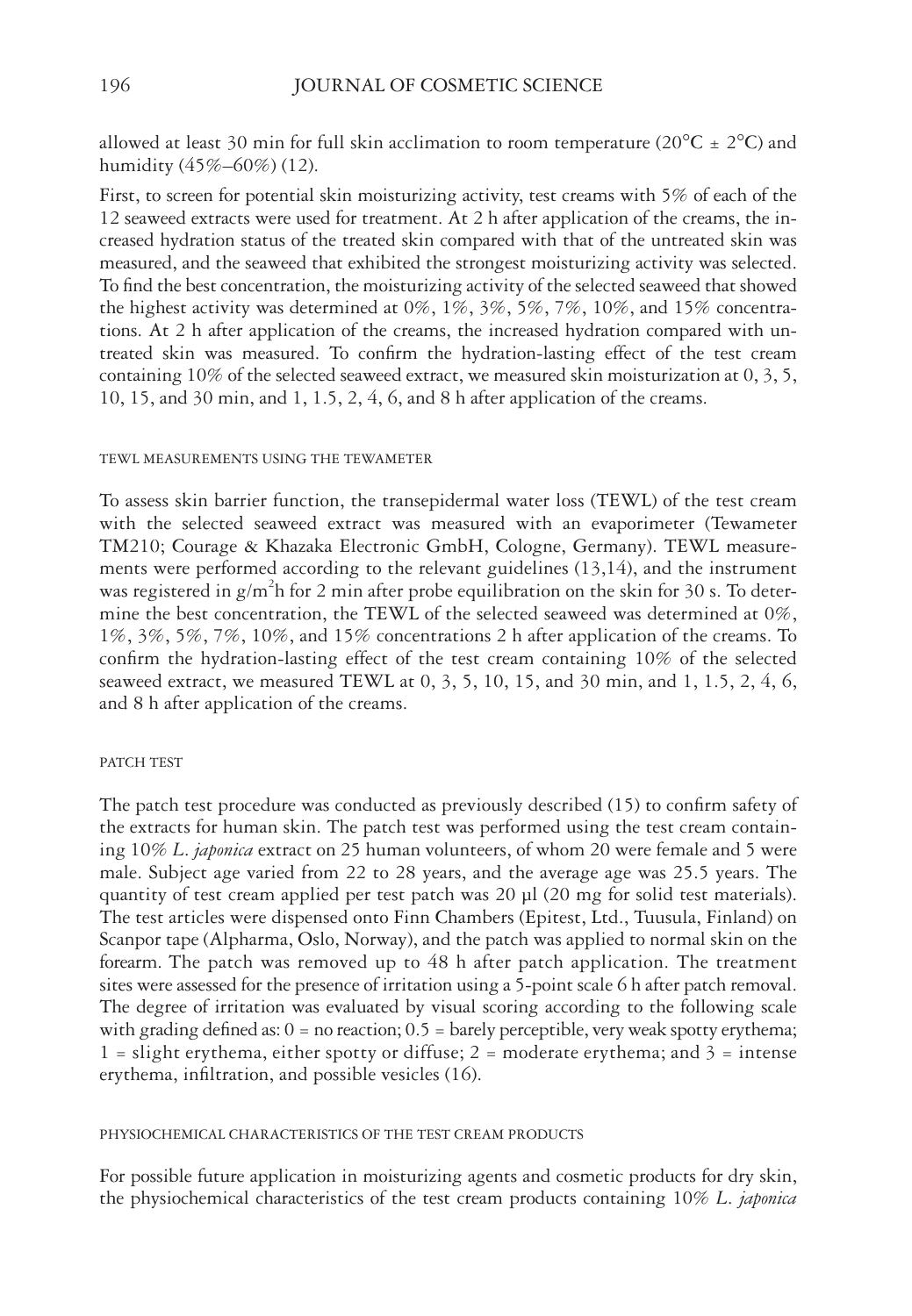were measured, including Hunter  $L$ ,  $a$ , and  $b$  values; pH; refractive index; and coefficient of viscosity. Test cream color was measured by a color difference meter (Spectrophotometer CM-700d; Konica Minolta Sensing, Inc., Tokyo, Japan). The numerical value of the color was expressed by Hunter *L*, *a*, and *b* values. The Hunter values were monitored by a computerized system using SpectraMagic software (version 2.11; Minolta Cyberchrom Inc., Osaka, Japan). The overall color difference (Δ*E*) was calculated using the equation  $\Delta E = [(\Delta L)^2 + (\Delta a)^2 + (\Delta b)^2]^{\frac{1}{2}}$ . According to the Cosmetic Standard and Experimental Method (No. 2007-45) by the KFDA (17), after 10-fold dilution with distilled water, the pH of the cream was measured at 25°C using the pH meter SevenEasy pH S20K (Mettler-Toledo GmbH, Greifensee, Switzerland). The refractive index of the cream was measured at 25°C using an ABBE Refractometer DR-A1 (ATAGO Co., Ltd., Tokyo, Japan). The viscosity of the cream was measured in spindle No.  $SC4-25$  at 1 rpm and  $25^{\circ}C$  using a Brookfield viscosity meter (Brookfield programmable DV-III+RHEOMETER, Stoughton, MA).

#### STATISTICAL ANALYSES

All experiments were performed at least three times independently. Differences between groups were calculated using a Student's *t*-test. Results were deemed statistically significant at *p* < 0.05.

### **RESULTS**

#### SCREENING OF SKIN MOISTURIZING ACTIVITY

Of the 12 seaweed species screened for their potential skin moisturizing activity, the test creams containing 5% *Codium fragile*, *Ecklonia cava*, *Enteromorpha linza*, and *Undaria pinnatifi da* extracts showed no skin moisturizing effect compared with the placebo cream (17.05%; Figure 1). Test creams containing 5% *Capsosiphon fulvescens*, *Hizikia fusiformis*, and *Sargassum horneri* exhibited 19.09%, 18.95%, and 18.16%, respectively, showing slight moisturizing effects. The test cream containing 5% *Gracilaria verrucosa*, *Laminaria japonica*, *Porphyra yezoensis*, *S*. *sagamianum*, and *Ulva pertusa* showed considerable moisturizing activity; the increased hydration percentage compared with untreated skin was 20.32%, 28.71%, 23.46%, 24.27%, and 19.99%, respectively. Among them, the strongest activity was exhibited by *L*. *japonica*. For this reason, we selected and tested this species for the next assay. Analysis of the *L*. *japonica*  water/propylene glycol extracts revealed various nutritional components, such as carbohydrates, proteins, crude fat, free amino acids, sugars, minerals, etc. (Table II).

#### SKIN MOISTURIZING ACTIVITY OF L. JAPONICA EXTRACT

To identify the concentration that showed the highest activity, we measured the moisturizing activity of the cream containing *L*. *japonica* at different concentrations. These results are shown in Figure 2. In the test cream without the extract, the moisture level of skin was increased by 17.02%; when the same cream with 1%, 3%, 5%, 7%, 10%, and 15% extract was used for treatment, the moisture level of skin was increased by 21.31%, 24.21%, 27.31%, 29.16%, 31.46%, and 30.72%, respectively. In the *L*. *japonica* cream-applied group, the increased concentration of seaweed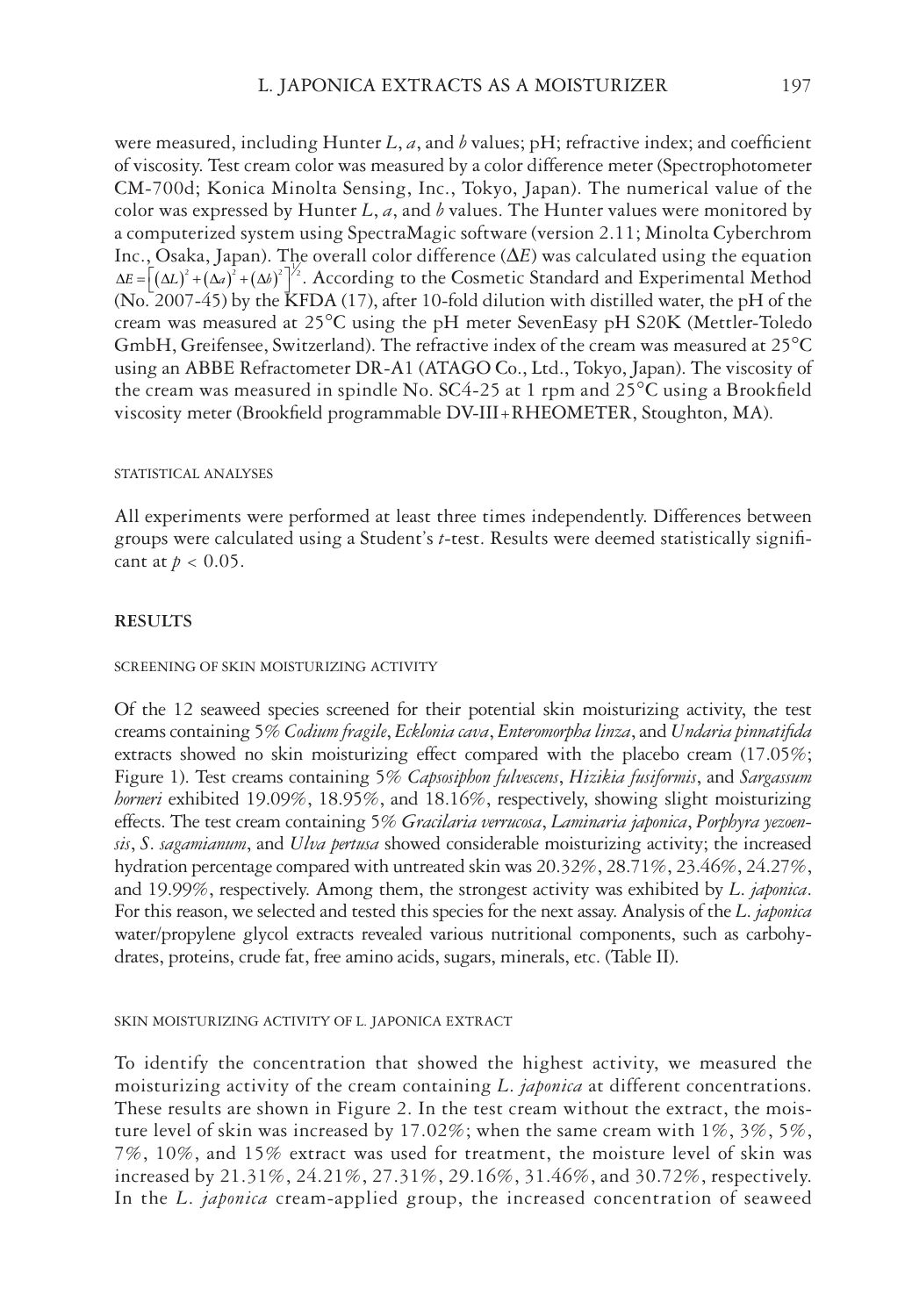

**Figure 1.** The 12 seaweed species from which extracts were obtained (Pla: Placebo control, Cfr: *Codium fragile*, Cfu: *Capsosiphon fulvescens*, Eca: *Ecklonia cava*, Eli: *Enteromorpha linza*, Gve: *Gracilaria verrucosa*, Hfu: *Hizikia fusiformis*, Lja: *Laminaria japonica*, Pye: *Porphyra yezoensis*, Sho: *Sargassum horneri*, Ssa: *S*. *sagamianum*, Upe: *Ulva pertusa*, and Upi: *Undaria pinnatifida*). The moisture content of skin was measured 2 h after applying the formulations containing 5% seaweed extract. All measurements were performed in triplicate, and values are an average of three replications. Differences were considered significant at  $^*p$  < 0.05, and  $^{**}p$  < 0.01 *versus* the placebo control.

extracts reasonably and dose-dependently increased the hydration compared with untreated skin from 0% to 10%. However, with the 15% concentration, the moisture level decreased.

To confirm the length of hydration from the test cream containing 10% *L. japonica* extract, we measured skin hydration at different times after application of the creams. Both with and without the extract, the hydration percentage was increased immediately and continued to decrease over time (Figure 3). The hydration percentage of skin was 73.78% with the test cream without the extract; when the same cream containing 10% extract was used for treatment, the hydration percentage of skin was 94.22%, which was 20.44% higher than that in the placebo. From 1 to 2 h, the moisturizing cream containing *L*. *japonica* extract increased skin hydration approximately 1.5 times more than did the same cream without the extract. At 8 h after application, the increased skin hydration percentage of skin treated with the test cream containing the extract was 18.70%, and that of the test cream without the extract was 15.81%. Namely, the hydration effect of the test cream containing 10% *L*. *japonica* extract lasted for 8 h, the time tested, showing the strongest activity at the 2-h period.

#### TEWL OF L. JAPONICA EXTRACT

To determine the best concentration, the TEWL of the treated skin was determined for 0%, 1%, 3%, 5%, 7%, 10%, and 15% concentration test creams with *L. japonica* at 2 h after application. These results are shown in Figure 4. In the test cream without the extract, the TEWL of skin was 8.67 g/cm<sup>2</sup>; when the same cream containing  $1\%, 3\%, 5\%,$ 7%, 10%, and 15% extract was used for treatment, the TEWL of the skin was 8.25, 7.90, 7.06, 6.76, 6.54, and 6.70  $g/cm<sup>2</sup>$ , respectively (Figure 4). The TEWL of skin without any test cream was  $12.22$  g/cm<sup>2</sup>. Among these test groups, the lowest TEWL was exhibited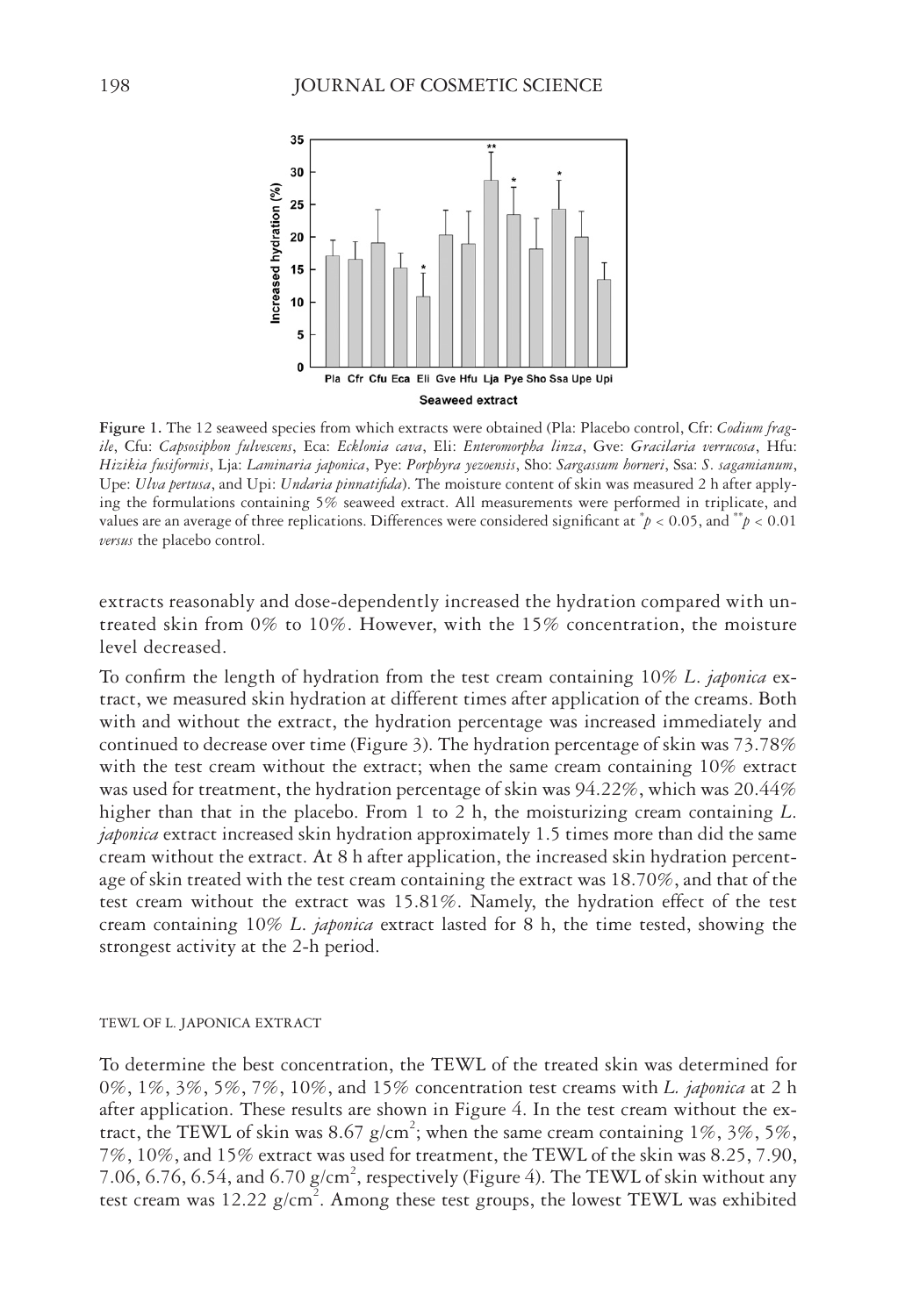## L. JAPONICA EXTRACTS AS A MOISTURIZER 199

|                        | Compositions           | Unit     | Contents                 |
|------------------------|------------------------|----------|--------------------------|
| Proximate compositions | Carbohydrate           | g/100g   | 0.6                      |
|                        | Sugars                 | g/100g   | 0.5                      |
|                        | Proteins               | g/100g   | 0.2                      |
|                        | Crude fat              | g/100g   | 0.2                      |
|                        | Saturated fatty acid   | g/100g   | 0.1                      |
|                        | Unsaturated fatty acid | g/100g   | $\overline{\phantom{0}}$ |
| Free amino acids       | Alanine                | mg/100mL | 4.23                     |
|                        | Ammounium chloride     | mg/100mL | 1.62                     |
|                        | Arginine               | mg/100mL | 2.03                     |
|                        | Aspartic acid          | mg/100mL | 42.47                    |
|                        | Glutamic acid          | mg/100mL | 68.94                    |
|                        | Glycine                | mg/100mL | 0.17                     |
|                        | Hydroxyproline         | mg/100mL | 38.14                    |
|                        | Phosphoserine          | mg/100mL | 0.37                     |
|                        | Serine                 | mg/100mL | 0.86                     |
|                        | Threonine              | mg/100mL | 0.42                     |
| Minerals               | Na                     | mg/100g  | 40.4                     |
|                        | Ca                     | mg/100g  | 30.0                     |
|                        | K                      | mg/100g  | 102.2                    |
|                        | Mg                     | mg/100g  | 3.5                      |
|                        | Fe                     | mg/100g  | 0.05                     |
|                        | Zn                     | mg/100g  | 0.02                     |

**Table II.** Proximate Compositions, Free Amino Acid Compositions and Mineral Contents of the *L*. *japonica* Water/ Propylene Glycol Extracts

at a concentration of 10% *L*. *japonica*. However, at a concentration of 15%, the TEWL of skin was slightly increased.

To confirm the duration of TEWL-preventing effects, we measured TEWL at  $0, 3, 5, 10$ , 15, and 30 min, and 1, 1.5, 2, 4, 6, and 8 h after application of the creams containing 10% *L*. *japonica* extracts. Within 5 min after application of the creams, the TEWL level was very large both with and without the cream. From 10 min to 2 h, the TEWL was dramatically reduced. Overall, in the testing group, the TEWL of skin treated with the test cream containing the extract was lower than that without cream (Figure 5). At 8 h after application, the TEWL of skin treated with the test cream containing the extract was  $4.01$  g/cm<sup>2</sup>, and that of the test cream without the extract was 5.10 g/cm<sup>2</sup>.

## PATCH TEST

To confirm safety of the extracts for human skin, a patch test was performed on 25 human volunteers. When the 20 mg per test patch was applied with the test cream, none of the 25 subjects developed erythema, cellular infiltration, or vesicles. Based on these results, we suggest that the *L*. *japonica* extract is not irritating to normal human skin at moderate doses.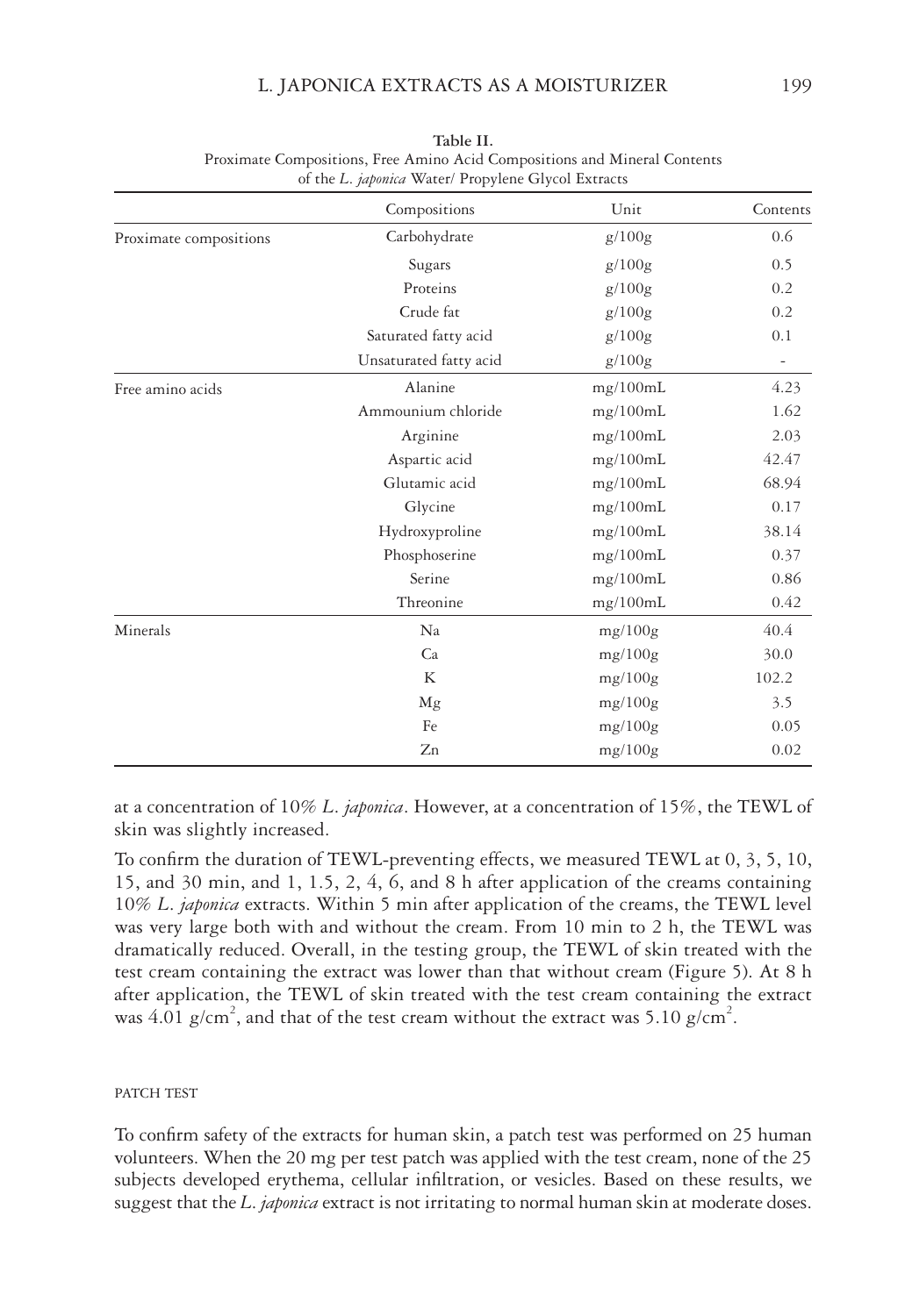

**Figure 2.** Effect of *Laminaria japonica* extract on skin moisturization at different concentrations. The moisture content of skin was measured 2 h after applying the formulations containing different concentrations of the seaweed extract. All measurements were performed in triplicate, and values are an average of three replications. Differences were considered significant at  $p < 0.05$  and  $p * p < 0.01$  versus the control.

PHYSIOCHEMICAL CHARACTERISTICS OF THE TEST CREAM PRODUCTS CONTAINING 10% L. JAPONICA

For possible future application in cosmetic products and therapeutic agents for skin hydration, the physiochemical characteristics of the test cream products containing 10% *L*. *japonica* were measured, including chromaticity (as Hunter *L*, *a*, and *b* values), pH, refractive index, and coefficient of viscosity. These results are shown in Table III. Whereas the *L* value and Hunter color *a* value of the test cream without extract were 86.12 and −0.14, respectively, the *L* and *a* values of the test cream containing 10% *L*. *japonica* extract were 80.64 and −0.84, respectively, a notable decrease. Although the Hunter color *b* value of the creams increased from 1.01 to 4.91, adding 10% *L*. *japonica* extract showing *b* values



Figure 3. Moisturizing profile of creams without (a) and with ( $\Box$ ) 10% *Laminaria japonica* extract. The moisture content of skin was measured at different times after applying the formulations containing 10% seaweed extract. All measurements were performed in triplicate, and values are an average of three replications. Differences were considered significant at  $p < 0.05$ ,  $p < 0.01$ , and  $p < 0.001$  *versus* the control.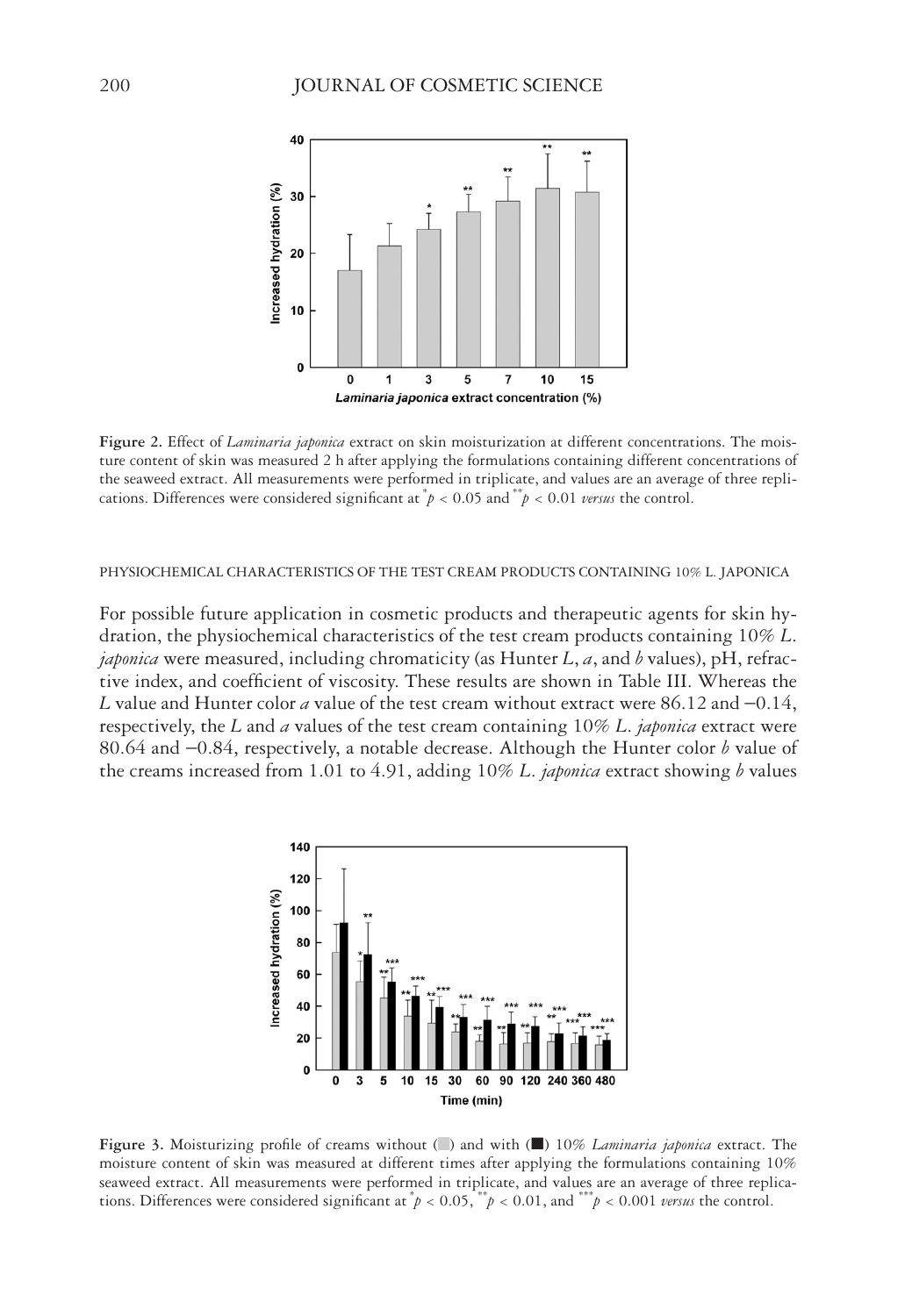

**Figure 4.** Effect of different concentrations of *Laminaria japonica* extract on TEWL. The TEWL of skin was measured 2 h after applying the formulations containing different concentrations of seaweed extract. All measurements were performed in triplicate, and values are an average of three replications. Differences were considered significant at  $p < 0.05$  versus the control.

was notably increased. The overall color difference (Δ*E*) was 6.76, which was not a dramatic color change. With the addition of 10% *L*. *japonica* extract, the pH of the test cream changed from 6.35 to 5.91, perhaps as a result of the lower pH (5.60) of *L*. *japonica* extract itself. According to Notification No. 2009-158 of the KFDA, the normal pH range of cosmetics is between 3.0 and 9.0. Therefore, *L*. *japonica* extracts are suitable for cosmetic products. The refractive index of the cream with and without 10% *L*. *japonica* extract was 1.3543 and 1.3727, respectively. The coefficient of viscosity was 68, 945 Cp (centipoise) and 124,333 Cp, respectively, and this may have resulted from the lower viscosity of *L*. *japonica* extract itself. For all tested aspects, *L*. *japonica* extract did not affect the overall formulations of the test cream product.



Figure 5. TEWL of cream without (a) and with ( $\blacksquare$ ) 10% *Laminaria japonica* extract over time. The TEWL of skin was measured at different times after applying the formulations containing 10% seaweed extract. All measurements were performed in triplicate, and values are an average of three replications. Differences were considered significant at  $*^*p < 0.01$  and  $*^*p < 0.001$  versus the control.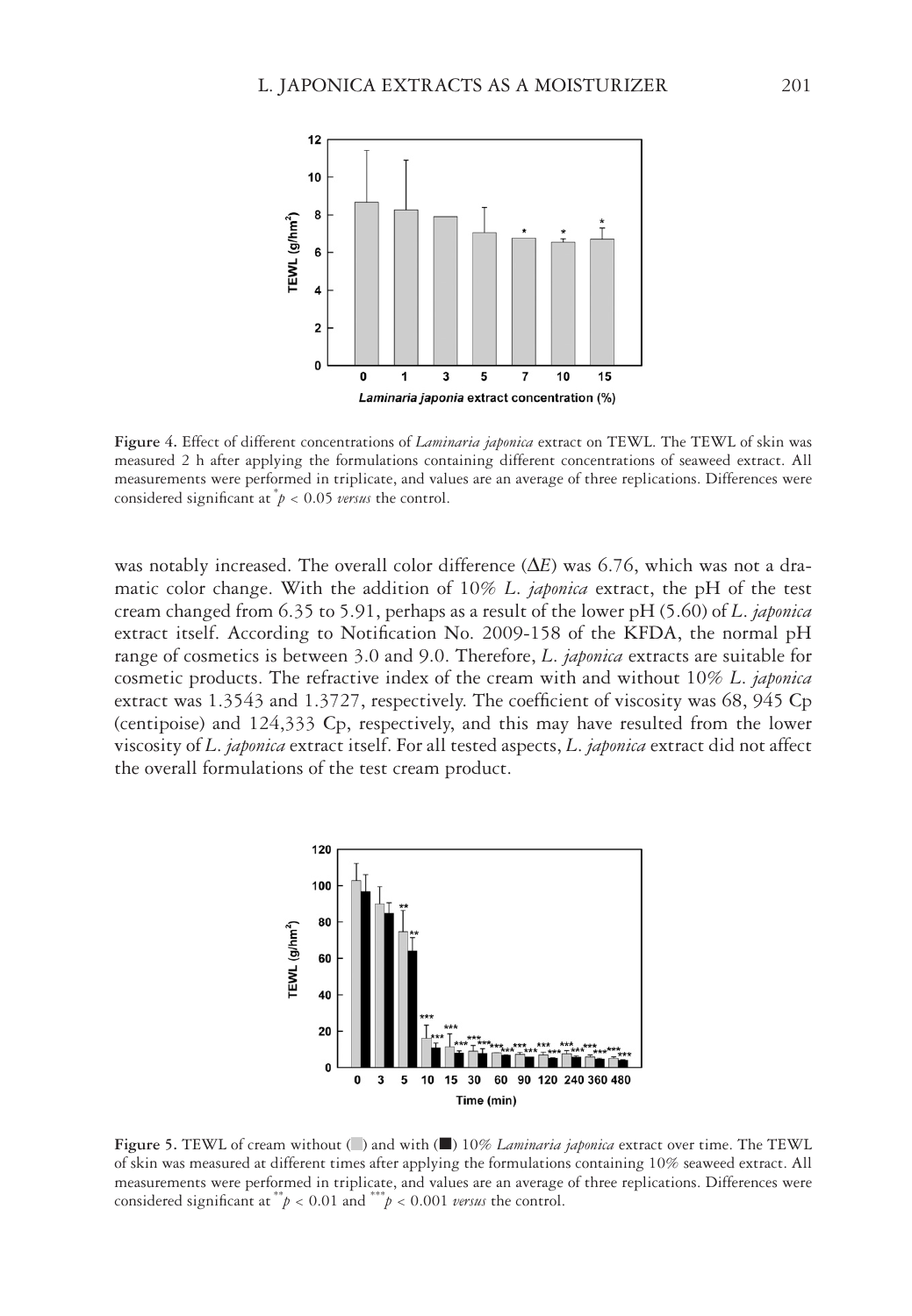|                      |                    | Test cream products |         |
|----------------------|--------------------|---------------------|---------|
|                      |                    | a                   | b       |
| pH                   |                    | 6.35                | 5.91    |
| Refractive index(nD) |                    | 1.3543              | 1.3727  |
| Viscosity (cps)      |                    | 124,333             | 68,945  |
| Color value          | (Lightness, L)     | 86.12               | 80.64   |
|                      | (Redness, $a$ )    | $-0.14$             | $-0.84$ |
|                      | (Yellowness, $b$ ) | 1.01                | 4.91    |
|                      | $\Delta E$ Value   |                     | 6.76    |

**Table III.** Physiochemical Characteristics of Test Cream Without (a) and With (b) *Laminaria japonica* Extract. All Measurements Were Performed in Triplicate, and Values are an Average of Three Replications. Differences Were Considered Significant at  $p < 0.05$ 

## **DISCUSSION**

Because skin is the most exposed organ of the human body, and because water determines the softness and smoothness of skin, moisturizers are most commonly used to treat dry skin. Skin hydration depends on the equilibrium between water transferred by osmosis from the dermis to the epidermis and water lost from the surface by evaporation. Dehydration of the upper layer of the skin results when water is lost from the stratum corneum more rapidly than it is received from the lower layer of the skin. Dry skin is also the result of loss of the horny layer of lipids. Dry skin is brittle and rough, although it is constantly supplied with water from inside the body (18).

Moisturizers are used to treat dry and irritated skin as well as atopic dermatitis and ichthyosis. A wide variety of moisturizers are currently available, but there remains a demand for a highly efficacious moisturizer with an excellent safety and efficacy profile. Thus, for many years, there have been numerous attempts to develop new agents capable of preventing and/or treating dry skin.

Intertidal seaweeds are periodically exposed to air and experience a variety of potentially stressful environmental conditions, including nutrient limitation, high light, high and low temperatures, desiccation, and osmotic stress (19). To overcome these situations, seaweeds produce a great variety of secondary metabolites with different activities. These biologically active secondary metabolites are valuable natural ingredients for cosmetics (7–9,20). In particular, seaweed polysaccharides such as fucoidan, carrageenan, alginates, and agar have been used as excipients in cosmetic formulae because of their high gelling, bonding, and viscosity-increasing properties (3). However, until now, few studies have measured the moisturizing effects of seaweed extracts (10). In addition, there has been no report on the skin moisturizing activity of indigenous seaweed species in Korea. For these reasons, we evaluated the skin moisturizing activities in easily collectible and edible intertidal seaweeds.

It is generally accepted that there are two major strategies for the measurement of skin moisturizing effects. The first is to assess skin hydration by measuring the water content of the stratum corneum using a Corneometer. The second is to assess skin barrier function by measuring the TEWL using a Tewameter.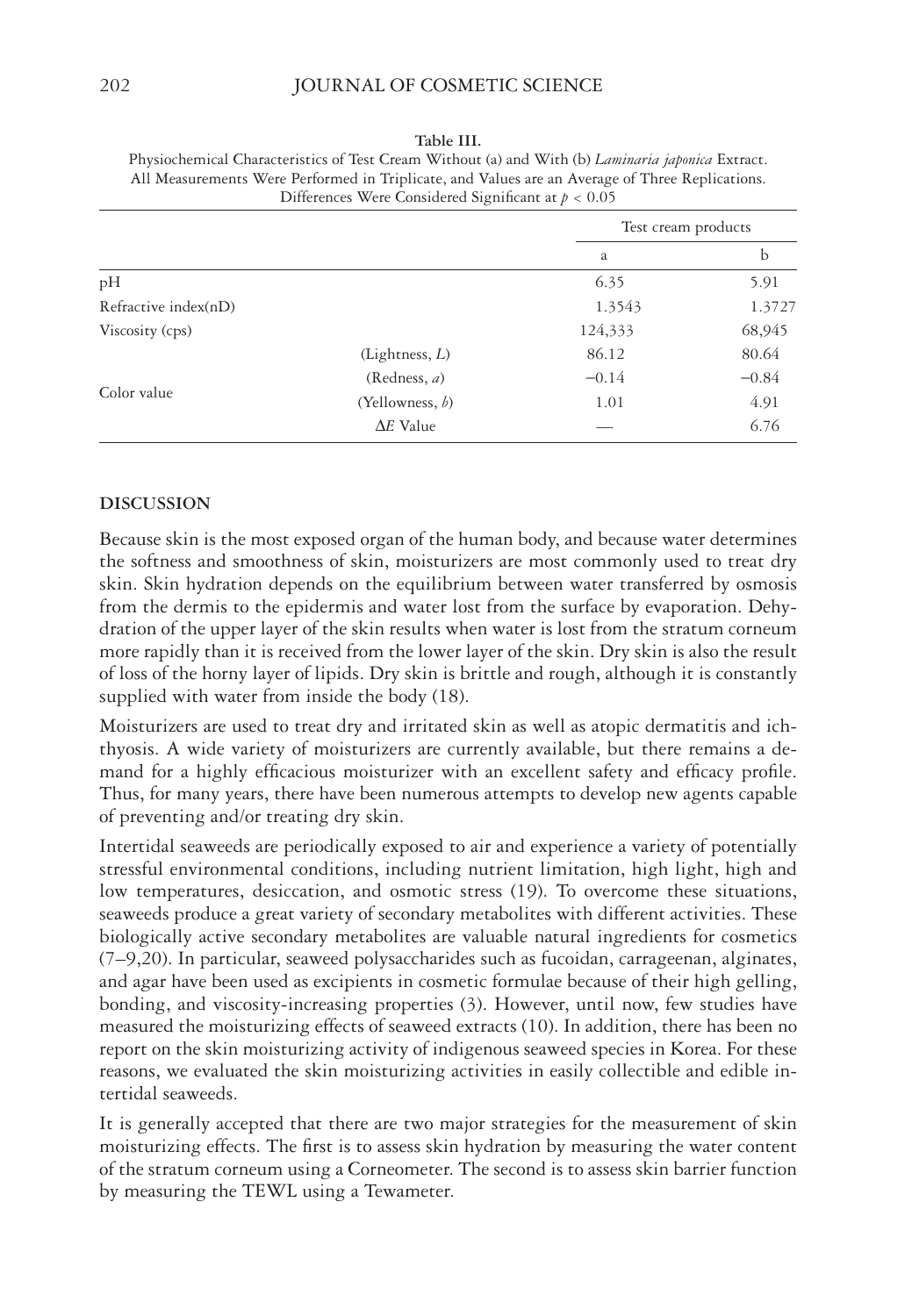First, we compared the skin moisturizing activity of 12 seaweed species collected in Korea; *L*. *japonica* showed the highest activity and was chosen for this study. In a previous study (10), *Codium fragile* collected in France showed potent skin moisturizing activity; however, in our results, *Codium fragile* from Korea did not show any effects. These results may be caused by variations in cellular chemical compositions and biological activities according to season, habitat, and different thalli in seaweed (21).

When we were measured the increased skin hydration abilities of *L*. *japonica* creams at different concentrations, the highest activity was shown at 10%. When we measured the moisture level at different times after application of the 10% *L*. *japonica* extract cream, the moisturizing effect lasted up to 8 h, which was an increase of >15% compared with the placebo cream, showing the strongest activity at the 2-h period. It is generally accepted that when a new challenger agent is tested, if the skin moisturizing property is greater than 10%–20% compared with the placebo, the new agent is regarded as having moisturizing activity (22). In our results, 10% *L*. *japonica* extract showed favorable moisturizing capacity of >15% compared with the placebo.

When we evaluated the skin barrier function of *L*. *japonica* cream at different concentrations, the lowest TEWL was exhibited by the 10% extract. TEWL was dramatically reduced beginning immediately after the cream application to 10 min, and did not decrease until 2 h. After applying moisturizer, there are two types of TEWL measurements that can be done. One is when lipid formulations such as petrolatum are applied to the skin, evaporative water loss is immediately reduced due to closing of the stratum corneum by a specific lipid(s). Another is that within 15 min after applying a moisturizer, a large amount of water evaporation from the skin surface occurs in the oil-in-water (O/W) emulsion or an aqueous cosmetic solution (23,24). In this study, because the formulation of the test cream was an O/W emulsion, this tendency was observed.

Although the efficacy and mechanisms underlying the effects of moisturizers remains a topic of controversy, occlusives, humectants, and hydrocolloids can be used to improve skin moisturization. Occlusive moisturizers (e.g., petrolatum, lanolin, mineral oil, vegetable oil, acetyl alcohol, cholesterol, ceramides, and silicones) are oily substances that retard TEWL. Humectants (e.g., glycerin, propylene glycerol, polysorbate 30, polyglyceryl-3, sorbitol, gelatin, urea, sodium lactate, vitamins, and proteins) are hydroscopic substances that draw water from the viable epidermis/dermis to the stratum corneum. Hydrocolloids (e.g., colloidal oatmeal and proteins in moisturizers) are large molecular weight substances that form an artificial membrane (25).

*L*. *japonica* is commonly used as a foodstuff in Korea and Japan and is reported to contain various nutritional contents (26). In our study, the solids content of *L. japonica* water/ propylene glycol extracts was 25.2 mg/ml. We found that there are several different nutritional components, such as carbohydrates, proteins, free amino acids, sugars, and minerals, in the *L*. *japonica* water/ propylene glycol extracts (Table II). In our results, the test cream containing 10% *L*. *japonica* increased skin moisture immediately and over time. We suggest that the *L*. *japonica* extract addresses skin hydration via two mechanisms. First, hydroscopic substances such as free amino acids, sugars, and minerals that draw water from the viable epidermis/dermis to the stratum corneum, and the diffusion of these materials through the superficial epidermal layers, reinforces the activity of the natural moisturizing factors in skin that help to retain appropriate moisture levels in the epidermis. Second, phycocolloids such as alginate and protein in seaweed extracts attach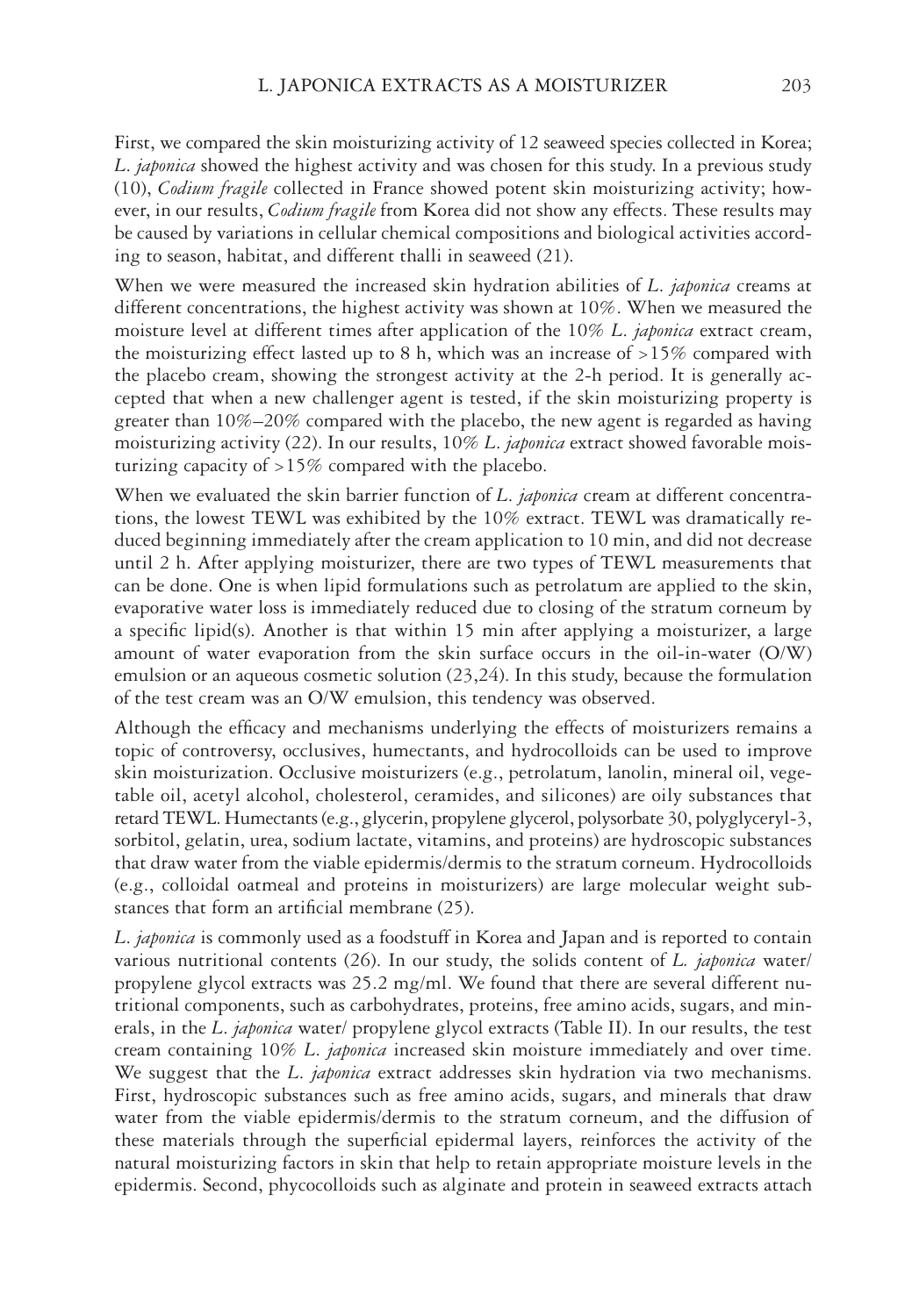to skin proteins to form a protective barrier for both immediate and long-term regulation of moisture loss.

To confirm the safety of the *L. japonica* extracts, we performed a patch test for human skin. The results suggest that the extracts can be safely used by humans at moderate doses. In addition, for commercial applications, we evaluated the physiochemical characteristics of the test cream products, including Hunter *L*, *a*, and *b* values; pH; refractive index; and the coefficient of viscosity. *L*. *japonica* extract did not affect overall formulations of the test cream product in any of the tested aspects. Regarding odor, we confirm that the extract added no objectionable odor to the cream, but the cream itself has a mild odor, which likely masks that of the seaweed.

In conclusion, *L*. *japonica* extract used at 5%–10% in cosmetic formulations may constitute an effective hydrating agent; it may become a promising and effective moisturizing ingredient in face- and body-care product formulations. In addition, it has been reported that *L. japonica* has additional benefits for the skin, such as antimicrobial (27), antioxidant (28), and anti-inflammatory activities (29). Therefore, it is expected that *L. japonica* will be used as a promising cosmetic ingredient that possesses various biological activities as well as skin moisturizing activity.

## **ACKNOWLEDGMENTS**

This work was supported by the Global Healthcare Industry RIS Center, Ministry of Knowledge Economy, Republic of Korea. Kwang Keun Cho was also supported by the Priority Research Centers Program through the National Research Foundation of Korea (NRF) funded by the Ministry of Education, Science and Technology (2012-006683), Republic of Korea.

#### **REFERENCES**

- (1) T. S. Spencer, Water and the horny layer. *J. Soc. Cosmet. Chem.,* **27**, 63–72 (1976).
- (2) M. N. Padamwar, A. P. Pawar, A. V. Daithankar, and K. R. Mahadik, Silk sericin as a moisturizer: an in vivo study, *J. Cosmet. Dermatol.,* **4**(4), 250–257 (2005).
- (3) S. K. Kim, Y. D. Ravichandran, S. B. Khan, and Y. T. Kim, Prospective of the cosmeceuticals derived from marine organisms, *Biotechnol. Bioprocess Eng.,* **13**(5), 511–523 (2008).
- (4) S. E. Dal'Belo, L. R. Gaspar, and P. M. Maia Campos, Moisturizing effect of cosmetic formulations containing *Aloe vera* extract in different concentrations assessed by skin bioengineering techniques, *Skin Res. Technol.,* **12**, 241–246 (2006).
- (5) A. M. Mayer and M. T. Hamann, Marine pharmacology in 1999: compounds with antibacterial, anticoagulant, antifungal, anthelmintic, anti-inflammatory, antiplatelet, antiprotozoal and antiviral activities affecting the cardiovascular, endocrine, immune and nervous systems, and other miscellaneous mechanisms of action. *Comp. Biochem. Physiol. C Toxicol. Pharmacol.,* **132**(3), 315–339 (2002).
- (6) D. J. Newman, G. M. Cragg, and K. M. Snader, Natural products as sources of new drugs over the period 1981-2002, *J. Nat. Prod.,* **66**(7), 1022–1037 (2003).
- (7) N. Y. Yoon, T. K. Eom, M. M. Kim, and S. K. Kim, Inhibitory effect of phlorotannins isolated from *Ecklonia cava* on mushroom tyrosinase activity and melanin formation in mouse B16F10 melanoma cells, *J. Agric. Food. Chem.,* **57**(10), 4124–4129 (2009).
- (8) T. Fujimura, K. Tsukahara, S. Moriwaki, T. Kitahara, T. Sano, and Y. Takema, Treatment of human skin with an extract of *Fucus vesiculosus* changes its thickness and mechanical properties, *J. Cosmet. Sci.* **53**(1), 1–9 (2002).
- (9) A. Gröniger, R. P. Sinha, M. Klisch, and D. P. Häder, Photoprotective compounds in cyanobacteria, phytoplankton and macroalgae: a database, *J. Photochem. Photobiol. B.,* **58**, 115–122 (2000).
- (10) N. Mekideche and X. Briand, A Marine Moisturizer, *Cosm. Toil.,* **111**(6), 101–106 (1996).